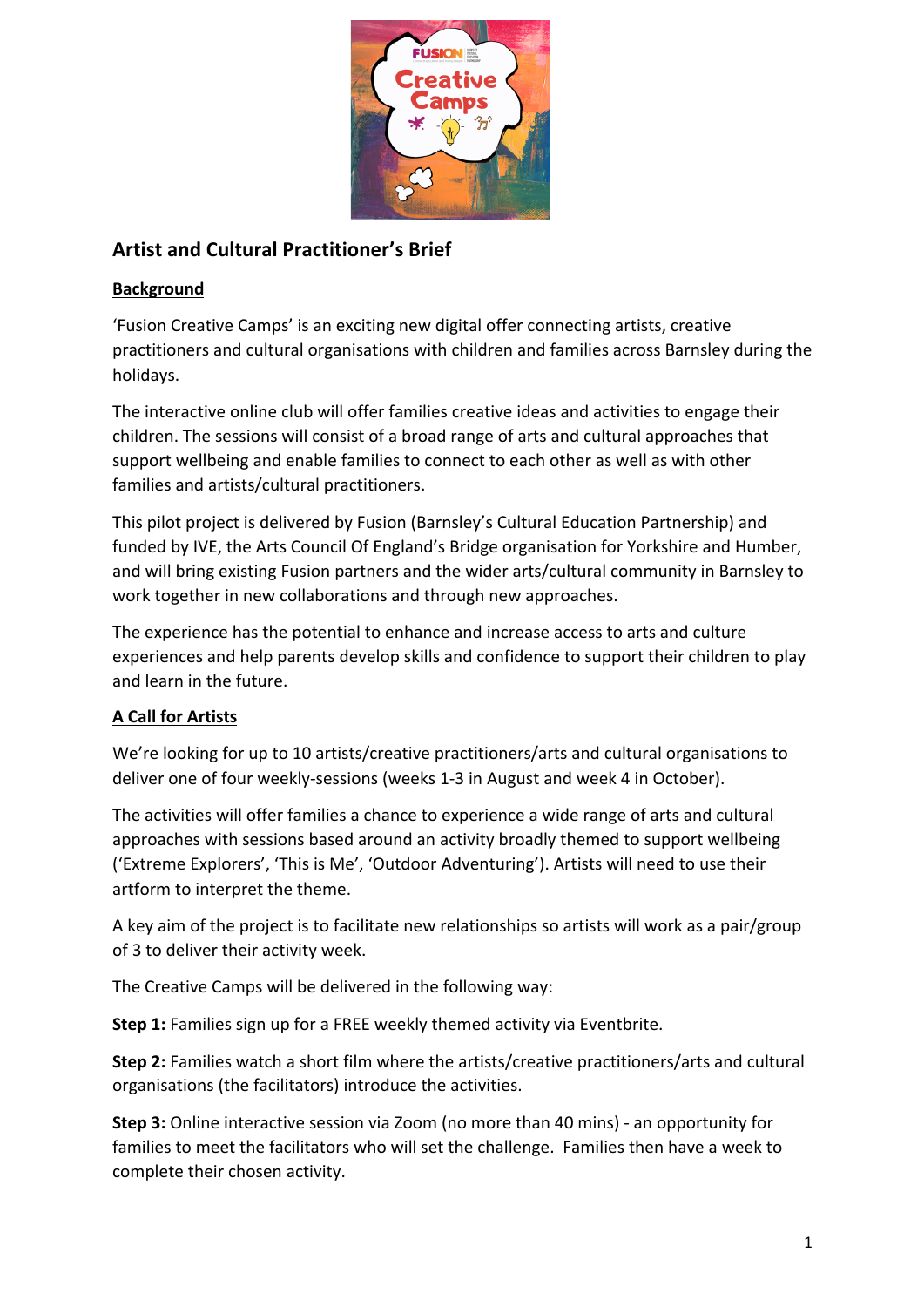**Step 4:** Mid-week Zoom or Facebook drop-in session where the artist/organisation check in with families. Families can get creative in real time, show each other what they have created so far and get helpful hints and tips.

**Step 5:** Virtual show and tell on Zoom – the facilitators will run a show and tell at the end of the week OR give the option for families to send photos of their work to an online gallery on Fusion's website.

## **The creative challenge**

Artists will be put into a team of 3 and allocated a theme… You'll need to develop an activity linked to the following wellbeing themes:

- This is Me (Week 1)
- Extreme Explorers (Week 2)
- Outdoor Adventuring (Week 3)
- Week 4 TBC, could be a repeat of This is Me or one of the other themes

If your activity uses resources, these must be made up of basic household materials. Sessions must be interactive, allowing children and parents to connect with each other, rather than just view passively.

You will need to work with up to 3 practitioners to collaborate on the theme, in order to give families several great ways to explore the theme and keep the emphasis on process and choice rather than the end product. The project team consists of Chol Theatre, Open College of the Arts and Barnsley Museums who will all deliver a weekly session. There will be the opportunity to collaborate with these organisations.

## **Fees & Timescales**

For freelance practitioners, SMEs and non-funded organisations, there is a fee of £200 for your time spent to include a maximum of: a 1 hour whole team set up meeting (where you will have the opportunity to ask questions), collaborating with up to two other facilitators to plan a simple activity for your Activity Week, recording a one minute video on phone/ipad etc. introducing your activity (template will be provided) (up to an hour but you will be sharing the screen with up to two other artists so you will only need to prepare content for 10-15 mins), attending a 30 minute mid-week drop in online session (via Facebook or Zoom), show and tell (up to an hour).

We hope that larger funded organisations, whose core funding is protected during the Covid-19 crisis, will be willing to take part in this initiative using their learning, education or development budgets.